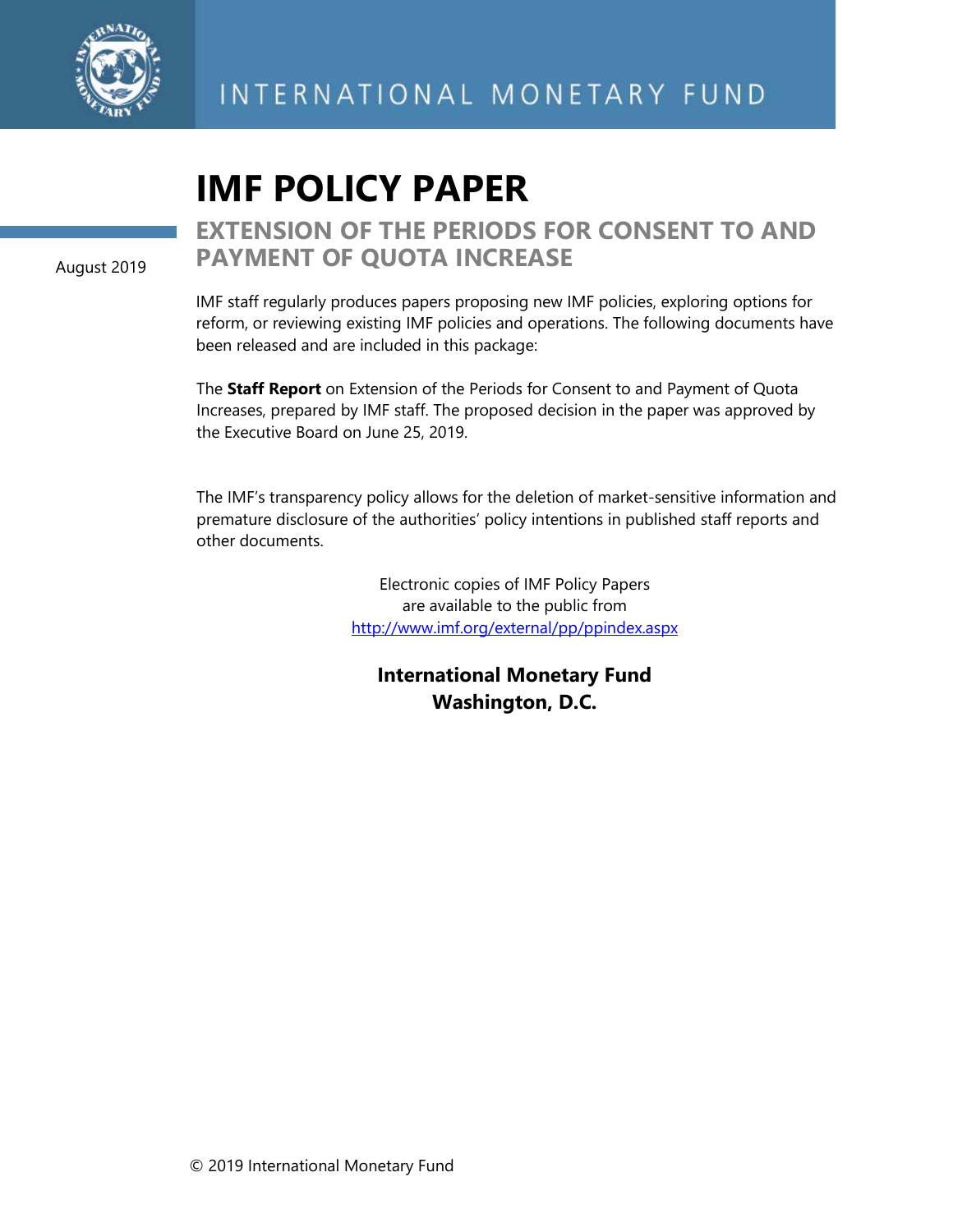

June 18, 2019

## **EXTENSION OF THE PERIODS FOR CONSENT TO AND PAYMENT OF QUOTA INCREASES**

## Approved By **Andrew Tweedie**

Prepared by the Finance Department (in consultation with the Legal and Secretary's Departments)

1. This paper proposes a further six-month extension of the period for members to consent to an increase in their quotas under the Fourteenth General Review of Quotas ("Fourteenth Review") through December 27, 2019. [1](#page-1-0) The current deadline is due to expire on June [2](#page-1-1)8, 2019.<sup>2</sup> However, Board of Governors Resolution No. 66-2 provides that the Executive Board may extend the period for consent as it may determine. An extension under Resolution No. 66-2 will also extend the periods of consent for quota increases under the 2008 Reform of Quota and Voice (Resolution No. 63-2) ("2008 Reform") and the Eleventh General Review of Quotas (Resolution No. 53-2).[3](#page-1-2)

2. This paper also proposes a further six-month extension of the period for payment of quota increases under the Fourteenth Review, and an extension for the payment of the quota increases under the 2008 Reform, through December 27, 2019.

3. As of June 13, 2019, five members had not yet consented to their proposed quota increases under Resolution No. 66-2 (see Appendix I).[4](#page-1-3) Two of those members (Somalia and Sudan) are currently not eligible to consent to their quota increases under the Eleventh and Fourteenth General Reviews due to protracted arrears to the Fund's General Resources Account.[5](#page-1-4),[6](#page-1-5)

<span id="page-1-0"></span> $\overline{a}$ <sup>1</sup> See [Board of Governors Resolution No. 66-2,](http://www.imf.org/external/SelectedDecisions/Description.aspx?decision=66-2) *Fourteenth General Review of Quotas and Reform of the Executive Board*.

<span id="page-1-1"></span><sup>2</sup> See *[Extension of the Periods for Consent to and Payment of Quota Increase](https://www.imf.org/en/Publications/Policy-Papers/Issues/2019/01/09/pp121918extension-of-the-periods-for-consent-to-and-payment-of-quota-increases)* (12/19/2018).

<span id="page-1-2"></span><sup>&</sup>lt;sup>3</sup> See Paragraph 7 of **Board of Governors Resolution No. 66-2**, *Fourteenth General Review of Quotas and Reform of the Executive Board*.

<span id="page-1-3"></span><sup>4</sup> Palau has not consented to its quota increase under the 2008 Reform. It has, however, consented to its quota increase under the Fourteenth Review but has not made payment of its quota increase.

<span id="page-1-4"></span><sup>5</sup> Resolution Nos. 53-2 and 66-2 provide that no member with overdue repurchases, charges, or assessments to the General Resources Account may consent to, or pay for, its quota increase until it becomes current with respect to these obligations.

<span id="page-1-5"></span><sup>6</sup> See *[Review of the Fund's Strategy on Overdue Financial Obligations](https://www.imf.org/%7E/media/Files/Publications/PP/2017/pp072017-review-of-the-funds-strategy-on-overdue-financial-obligations.ashx)* (7/20/2017)*.*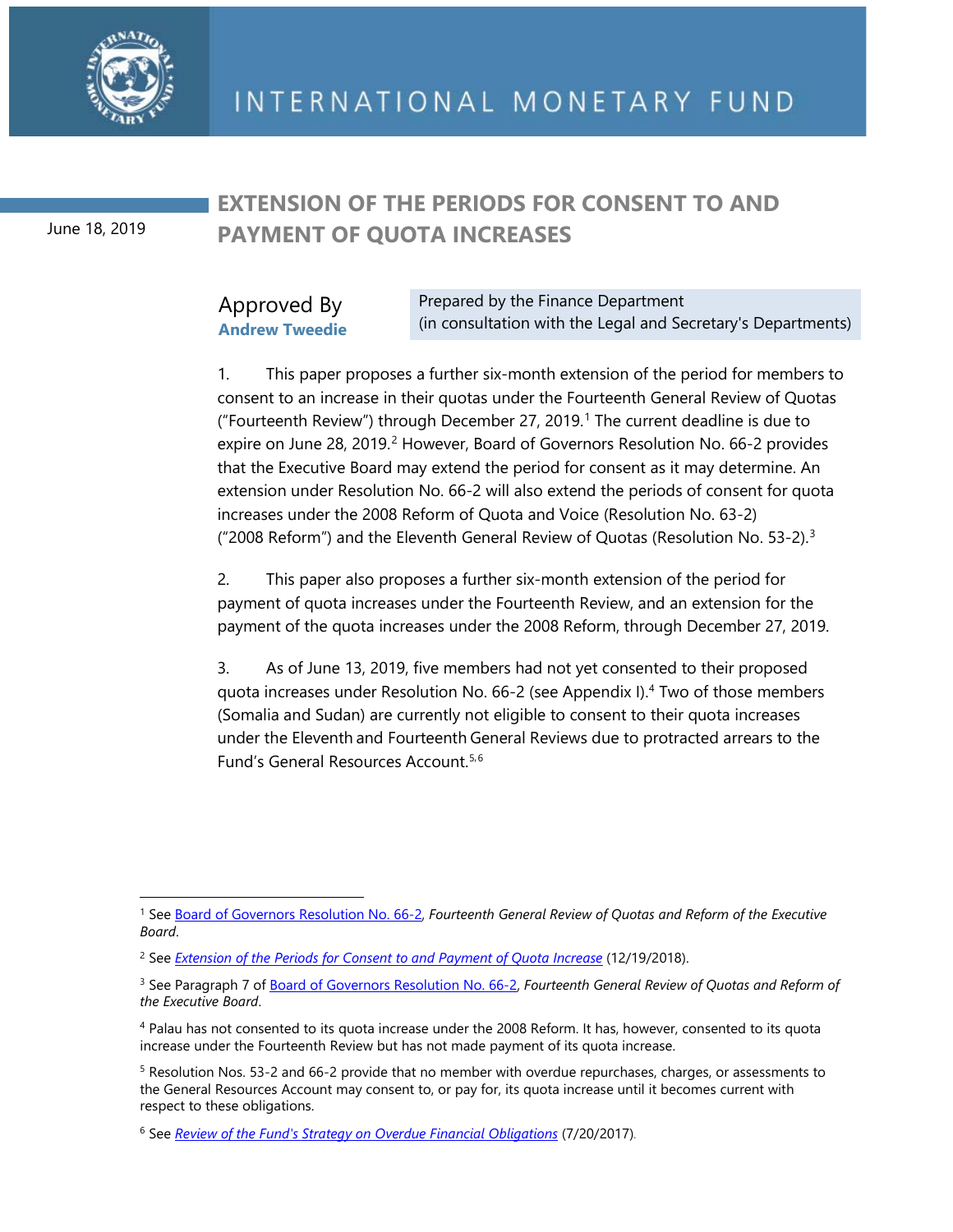4. For the Fourteenth Review, under Board of Governors Resolution No. 66-2, each member shall pay to the Fund the increase in its quota within 30 days after the later of (a) the date on which it notifies the Fund of its consent, or (b) the date on which all of the general effectiveness conditions for the quota increases under the Fourteenth Review are met, provided that the Executive Board may extend the payment period as it may determine.<sup>[7](#page-2-0)</sup> The initial 30-day period for payments has been extended ten times, most recently through June 28, 2019. [8](#page-2-1) Staff continues to follow up on the remaining quota payments.<sup>[9](#page-2-2)</sup> However, some members have indicated that they require additional time to complete internal procedures for the payment of quota increases.

5. With respect to the 2008 Reform, among members that have consented to their ad hoc quota increases under the 2008 Reform, two members—Eritrea and the Syrian Arab Republic require additional time to complete the payments for their ad hoc quota increases. The Executive Board has previously extended the payment deadline for these countries, most recently in December 2018. [10](#page-2-3) Their deadline for payment is currently June 28, 2019.

6. While it is important to emphasize that all members who have not yet consented to their Fourteenth Review quota increases should do so without further delay, and that members who have consented to their quota increases should make their quota payments in a timely manner, a further six-month extension in the periods for consent to and payment of quota increases would seem appropriate.

7. In these circumstances, it is proposed to extend the period for consent under Resolution No. 66-2 to end at 6:00 p.m., Washington D.C. time, on December 27, 2019. It is also proposed that the Executive Board extend the period for payment of the quota increases under the Fourteenth General Review of Quotas through December 27, 2019 for those members whose quota payments would otherwise be due earlier, and that the Executive Board extend the period for payment of the quota increases under the 2008 Reform for Eritrea and the Syrian Arab Republic through December 27, 2019.

<span id="page-2-0"></span> $\overline{a}$ <sup>7</sup> See paragraph 5 in [Board of Governors Resolution No. 66-2,](http://www.imf.org/external/SelectedDecisions/Description.aspx?decision=66-2) *Fourteenth General Review of Quotas and Reform of the Executive Board*.

<span id="page-2-1"></span><sup>8</sup> See *[Extension of the Periods for Consent to and Payment of Quota Increase](https://www.imf.org/en/Publications/Policy-Papers/Issues/2019/01/09/pp121918extension-of-the-periods-for-consent-to-and-payment-of-quota-increases)* (12/19/2018).

<span id="page-2-2"></span> $9$  As of June 13, 2019, of the 184 members that had consented to their quota increases under the Fourteenth Review, 181 members had paid their quota increases.

<span id="page-2-3"></span><sup>10</sup> See *[Extension of the Periods for Consent to and Payment of Quota Increase](https://www.imf.org/en/Publications/Policy-Papers/Issues/2019/01/09/pp121918extension-of-the-periods-for-consent-to-and-payment-of-quota-increases)* (12/19/2018).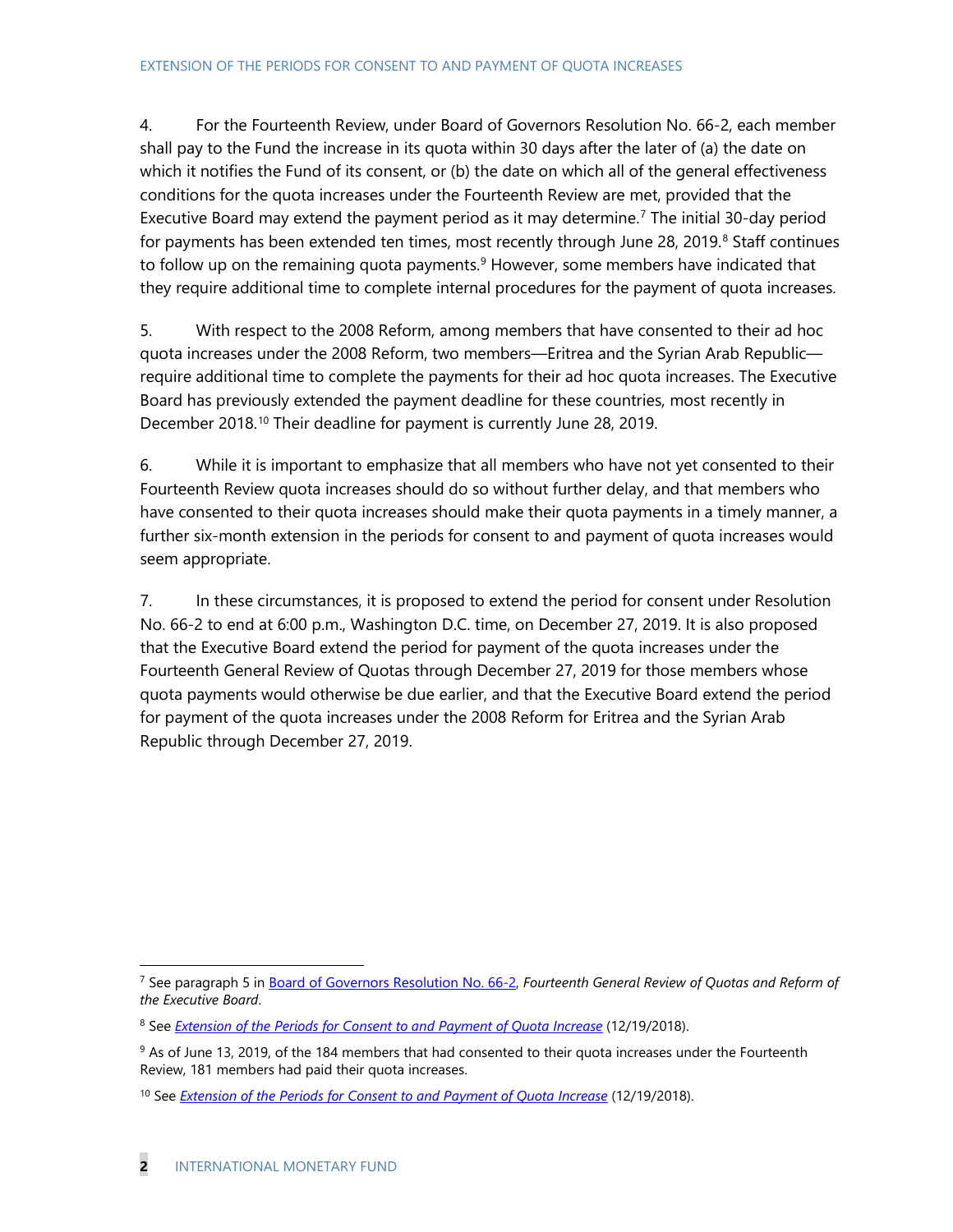## **Proposed Decisions**

Accordingly, the following decisions, each of which may be adopted by a majority of the votes cast, are proposed for adoption by the Executive Board:

### **Decision 1: Extension of the Period for Consent to Increase Quotas Under the Fourteenth General Review of Quotas**

Pursuant to paragraph 4 of Resolution No. 66-2, *Fourteenth General Review of Quotas and Reform of the Executive Board*, the Executive Board decides that notices of consent from members to increases in their quotas must be received in the Fund by 6:00 p.m., Washington D.C. time, on December 27, 2019.

### **Decision 2: Extension of the Period of Payment of Quota Increase Under the Fourteenth General Review of Quotas**

Pursuant to paragraph 5 of Board of Governors Resolution No. 66-2, *Fourteenth General Review of Quotas and Reform of the Executive Board*, the Executive Board decides that each member shall pay to the Fund the increase in its quota under the Fourteenth General Review by the later of (a) December 27, 2019, or (b) 30 days after the date on which it notifies the Fund of its consent.

#### **Decision 3: Extension of the Period of Payment of Quota Increase Under the 2008 Reform**

Pursuant to Paragraph 4 of the Resolution of the Board of Governors No. 63-2, *Reform of Quota and Voice in the International Monetary Fund,* the Executive Board decides to extend the period for payment of quota increase by Eritrea and the Syrian Arab Republic through December 27, 2019.